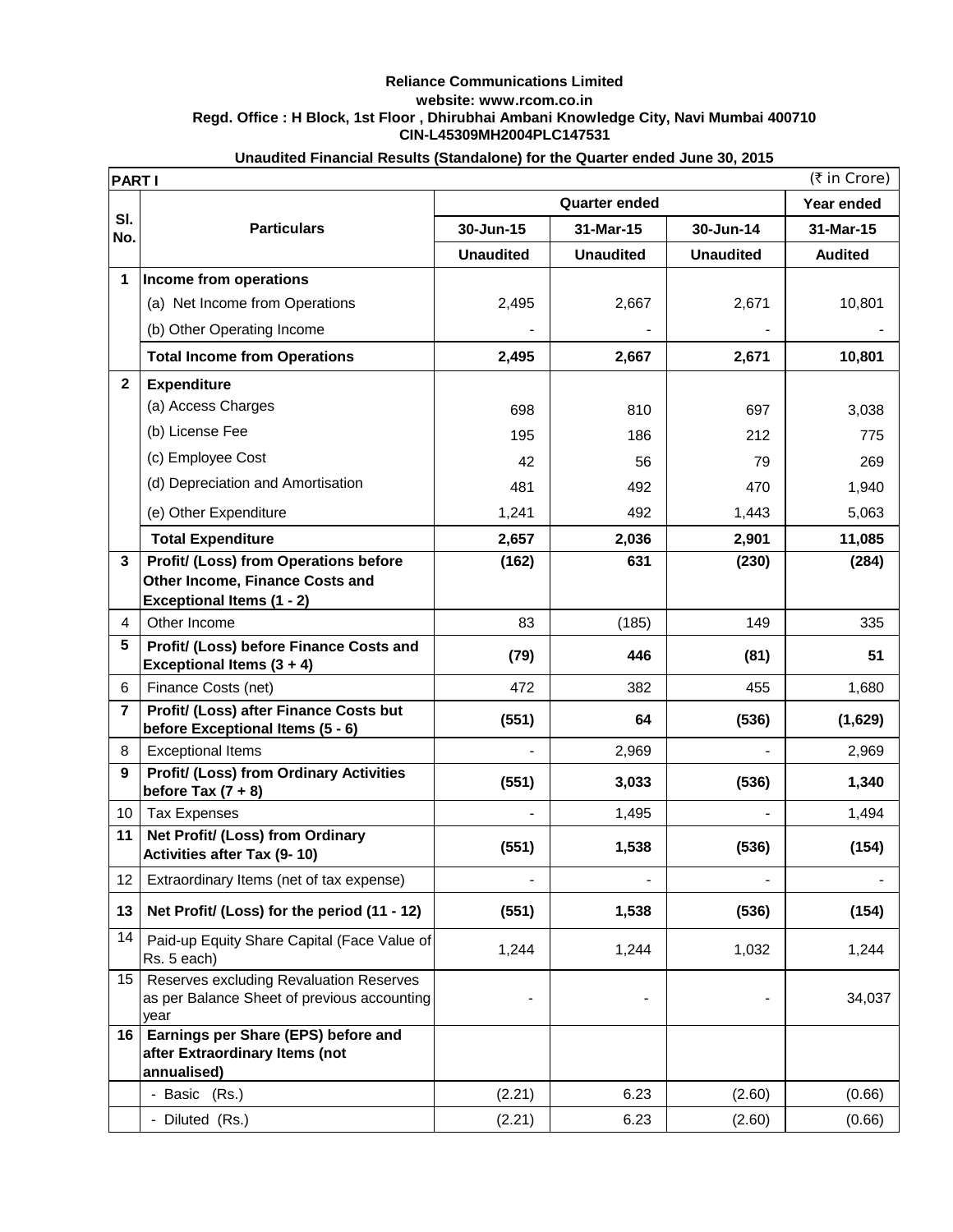| <b>PART II</b>            |                                                                                                 |                      |                  |                  |                |  |  |  |
|---------------------------|-------------------------------------------------------------------------------------------------|----------------------|------------------|------------------|----------------|--|--|--|
| <b>Select Information</b> |                                                                                                 |                      |                  |                  |                |  |  |  |
| SI.                       | <b>Particulars</b>                                                                              | <b>Quarter ended</b> |                  |                  | Year ended     |  |  |  |
| No.                       |                                                                                                 | 30-Jun-15            | 31-Mar-15        | 30-Jun-14        | 31-Mar-15      |  |  |  |
|                           |                                                                                                 | <b>Unaudited</b>     | <b>Unaudited</b> | <b>Unaudited</b> | <b>Audited</b> |  |  |  |
| A                         | <b>Particulars of Shareholding</b>                                                              |                      |                  |                  |                |  |  |  |
| 1                         | <b>Public Shareholding</b>                                                                      |                      |                  |                  |                |  |  |  |
|                           | Number of Shares                                                                                | 1,003,003,901        | 1,003,003,901    | 664,717,704      | 1,003,003,901  |  |  |  |
|                           | Percentage of Shareholding                                                                      | 40.30%               | 40.30%           | 32.20%           | 40.30%         |  |  |  |
| $\mathfrak{p}$            | <b>Promoters and Promoter Group</b><br>Shareholding                                             |                      |                  |                  |                |  |  |  |
|                           | (a) Pledged / Encumbered                                                                        |                      |                  |                  |                |  |  |  |
|                           | - Number of Shares                                                                              | 294,879,001          | 250,000,000      | Nil              | 250,000,000    |  |  |  |
|                           | - Percentage of Shares (as a % of the<br>total shareholding of promoters and<br>Promoter Group) | 19.84%               | 16.82%           | N.A.             | 16.82%         |  |  |  |
|                           | - Percentage of Shares (as a % of the<br>total share capital of the company)                    | 11.85%               | 10.04%           | N.A.             | 10.04%         |  |  |  |
|                           | (b) Non-encumbered                                                                              |                      |                  |                  |                |  |  |  |
|                           | - Number of Shares                                                                              | 1,191,096,843        | 1,235,975,844    | 1,399,309,177    | 1,235,975,844  |  |  |  |
|                           | - Percentage of Shares (as a % of the<br>total shareholding of promoters and<br>Promoter Group) | 80.16%               | 83.18%           | 100.00%          | 83.18%         |  |  |  |
|                           | - Percentage of Shares (as a % of the<br>total share capital of the company)                    | 47.85%               | 49.66%           | 67.80%           | 49.66%         |  |  |  |

| в | <b>Investor Complaints</b>                     |                            |  |  |  |
|---|------------------------------------------------|----------------------------|--|--|--|
|   | <b>Particulars</b>                             | Quarter ended 30-June-2015 |  |  |  |
|   | Pending at the beginning of the quarter        | Nil                        |  |  |  |
|   | Received during the quarter                    |                            |  |  |  |
|   | Disposed off during the quarter                |                            |  |  |  |
|   | Remaining unresolved at the end of the quarter | Nil                        |  |  |  |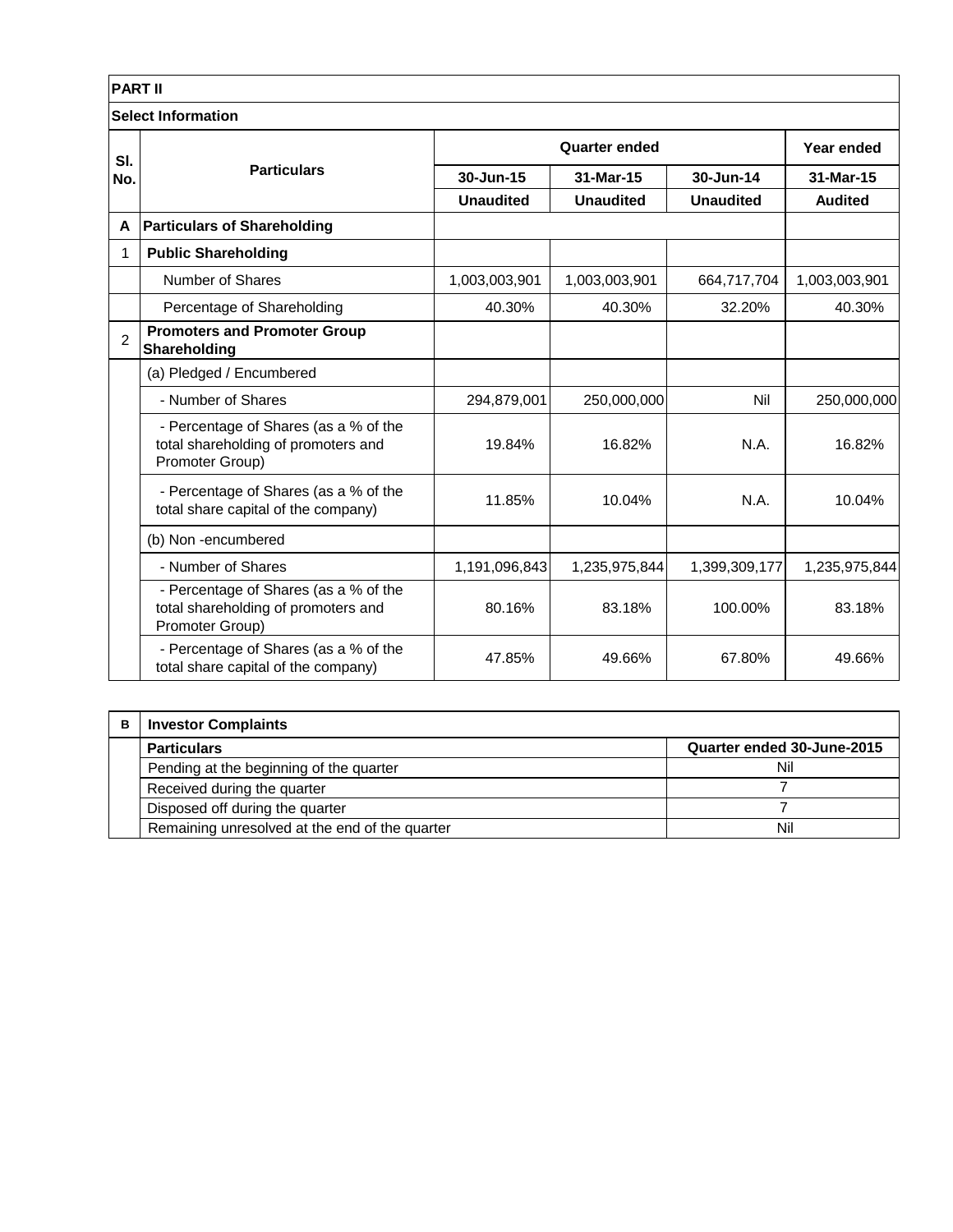## **Notes**

- 1. Figures of the previous period have been regrouped and reclassified, wherever required.
- 2. Pursuant to the Schemes of Arrangement ("the Schemes") sanctioned by the Hon'ble High Court of Judicature at Bombay, exchange variation on account of changes in exchange rates including amortisation of the balance in "Foreign Currency Monetary Item Translation Difference Account (FCMITDA)" and depreciation consequent to addition of exchange differences to the cost of capitalised assets aggregating to  $\bar{\tau}$  153 crore during the quarter ended June 30, 2015, are withdrawable from General Reserve. These withdrawable items are not considered in the accounts for the quarter ended on June 30, 2015 and consequently, no withdrawal has been made. The necessary effects, if any, will be carried out at the year end. The Company has, as permitted under the said Schemes, adjusted additional depreciation of  $\bar{\tau}$  294 crore, arising on fair value of the assets, for the quarter ended June 30, 2015, by withdrawing an equivalent amount from General Reserve.
- 3. Pursuant to the Companies Act, 2013 ("the Act") becoming effective from April 1, 2014, the Company and a subsidiary company have adopted, based on technical assessment, estimated useful life of fixed assets as stipulated under Schedule II to the Act, except in case of some of its telecommunication equipments, as legally advised and as permitted by the said Schedule, where, based on condition of such telecommunication equipments, regular maintenance schedule, material of construction and past experience.
- 4. The Company has, on May 6, 2015, issued Senior Secured Notes of USD 300 million bearing 6.5% p.a. interest, with a maturity of 5 ½ years.
- 5. The Company has won spectrum in 10 service areas at a total cost of  $\bar{\tau}$  1,706 crore pursuant to auction conducted by Department of Telecommunications (DoT) during March, 2015. The Company has opted for deferred payment option and accordingly, made upfront payment of  $\bar{\tau}$  441 crore on April 8, 2015 as Capital Advance. DoT has not allotted earmarked spectrum to the Company and hence, balance of deferred payment liability of  $\bar{\tau}$  1,265 crore has been considered as part of capital commitments.
- 6. The Company has identified geographic segment as primary segments. As a result, the Company has single geographical segment as "India Operations". Hence, no separate disclosure of segment information in line with Accounting Standard (AS) 17 "Segment Reporting" is required.
- 7. Figures for the quarter ended March 31, 2015 are balancing figures between audited figures in respect of the full financial year and published year to date figures up to the third quarter of the relevant financial year.